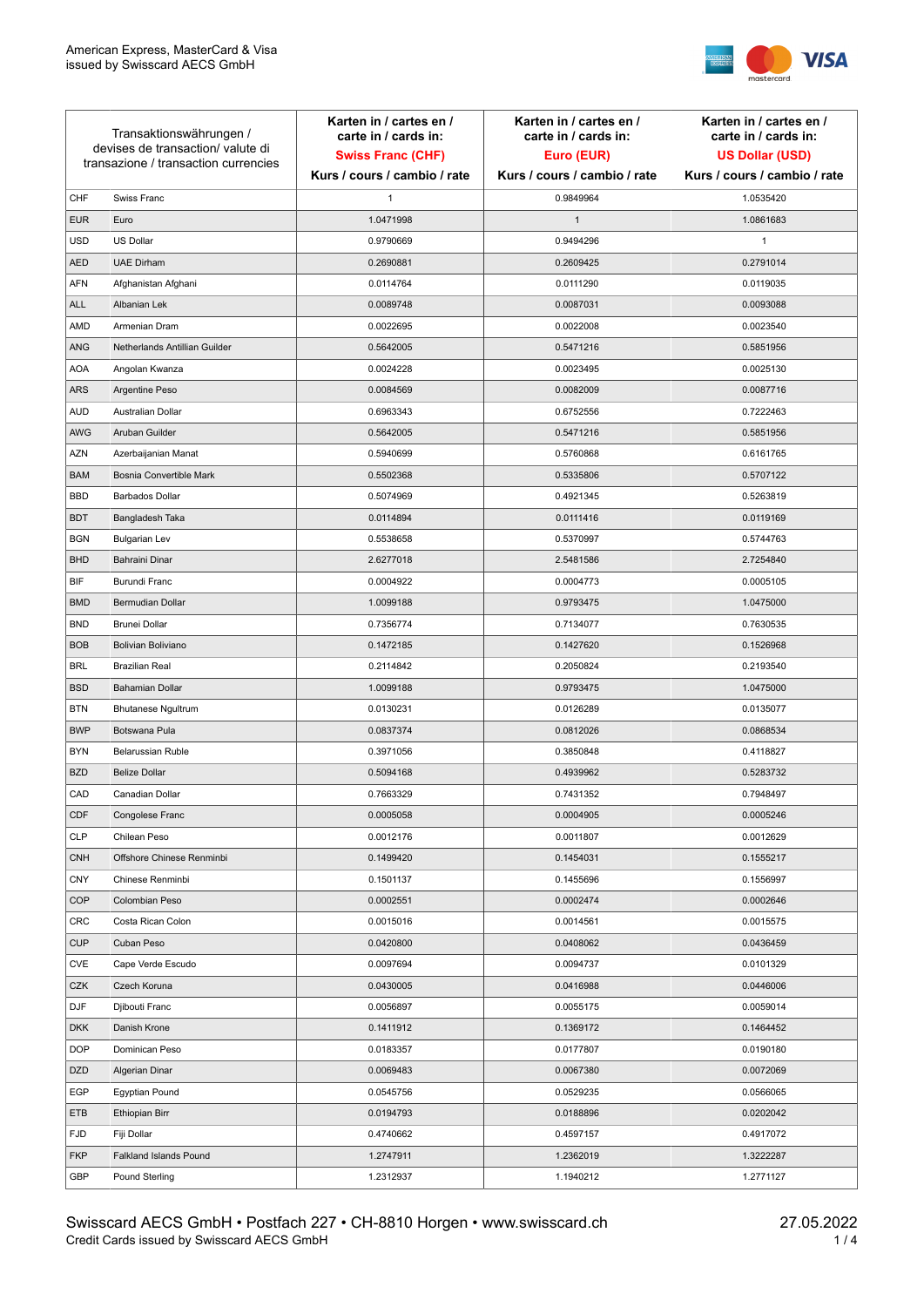

| Transaktionswährungen /<br>devises de transaction/valute di |                                      | Karten in / cartes en /<br>carte in / cards in: | Karten in / cartes en /<br>carte in / cards in: | Karten in / cartes en /<br>carte in / cards in: |
|-------------------------------------------------------------|--------------------------------------|-------------------------------------------------|-------------------------------------------------|-------------------------------------------------|
|                                                             |                                      | <b>Swiss Franc (CHF)</b>                        | Euro (EUR)                                      | <b>US Dollar (USD)</b>                          |
|                                                             | transazione / transaction currencies | Kurs / cours / cambio / rate                    | Kurs / cours / cambio / rate                    | Kurs / cours / cambio / rate                    |
| <b>GEL</b>                                                  | Georgia Lari                         | 0.3580304                                       | 0.3471925                                       | 0.3713534                                       |
| <b>GHS</b>                                                  | Ghana Cedi                           | 0.1414987                                       | 0.1372154                                       | 0.1467642                                       |
| GIP                                                         | Gibraltar Pound                      | 1.2747911                                       | 1.2362019                                       | 1.3222287                                       |
| <b>GMD</b>                                                  | Gambia Dalasi                        | 0.0207078                                       | 0.0200810                                       | 0.0214784                                       |
| <b>GNF</b>                                                  | Guinea Franc                         | 0.0001176                                       | 0.0001140                                       | 0.0001220                                       |
| <b>GTQ</b>                                                  | Guatemala Quetzal                    | 0.1317916                                       | 0.1278021                                       | 0.1366958                                       |
| GYD                                                         | Guyana Dollar                        | 0.0048272                                       | 0.0046811                                       | 0.0050068                                       |
| HKD                                                         | Hong Kong Dollar                     | 0.1247391                                       | 0.1209631                                       | 0.1293809                                       |
| <b>HNL</b>                                                  | Honduras Lempira                     | 0.0411595                                       | 0.0399136                                       | 0.0426911                                       |
| <b>HRK</b>                                                  | Croatian Kuna                        | 0.1439348                                       | 0.1395777                                       | 0.1492909                                       |
| <b>HTG</b>                                                  | Haiti Gourde                         | 0.0089536                                       | 0.0086826                                       | 0.0092868                                       |
| <b>HUF</b>                                                  | Forint                               | 0.0027213                                       | 0.0026389                                       | 0.0028226                                       |
| <b>IDR</b>                                                  | Indonesia Rupiah                     | 0.0000691                                       | 0.0000670                                       | 0.0000717                                       |
| <b>ILS</b>                                                  | New Israeli Sheqel                   | 0.2965283                                       | 0.2875521                                       | 0.3075627                                       |
| <b>INR</b>                                                  | Indian Rupee                         | 0.0130053                                       | 0.0126116                                       | 0.0134893                                       |
| IQD                                                         | Iraqi Dinar                          | 0.0006917                                       | 0.0006708                                       | 0.0007174                                       |
| <b>ISK</b>                                                  | <b>Iceland Krona</b>                 | 0.0077812                                       | 0.0075457                                       | 0.0080708                                       |
| <b>JMD</b>                                                  | Jamaican Dollar                      | 0.0065338                                       | 0.0063360                                       | 0.0067769                                       |
| <b>JOD</b>                                                  | Jordanian Dinar                      | 1.4265670                                       | 1.3833834                                       | 1.4796525                                       |
| JPY                                                         | Yen                                  | 0.0077364                                       | 0.0075022                                       | 0.0080243                                       |
| <b>KES</b>                                                  | Kenyan Shilling                      | 0.0086688                                       | 0.0084064                                       | 0.0089914                                       |
| <b>KGS</b>                                                  | Kyrgyzstan Som                       | 0.0127034                                       | 0.0123189                                       | 0.0131761                                       |
| <b>KHR</b>                                                  | Cambodia Riel                        | 0.0002490                                       | 0.0002415                                       | 0.0002583                                       |
| <b>KMF</b>                                                  | Comoro Franc                         | 0.0021969                                       | 0.0021304                                       | 0.0022787                                       |
| <b>KRW</b>                                                  | Korean Republic Won                  | 0.0008001                                       | 0.0007759                                       | 0.0008299                                       |
| <b>KWD</b>                                                  | Kuwaiti Dinar                        | 3.2352062                                       | 3.1372732                                       | 3.3555949                                       |
| <b>KYD</b>                                                  | Cayman Islands Dollar                | 1.2119031                                       | 1.1752176                                       | 1.2570005                                       |
| KZT                                                         | Kazakhstan Tenge                     | 0.0023882                                       | 0.0023159                                       | 0.0024771                                       |
| LAK                                                         | Lao Republic Kip                     | 0.0000761                                       | 0.0000738                                       | 0.0000789                                       |
| LBP                                                         | Lebanese Pound                       | 0.0000411                                       | 0.0000399                                       | 0.0000426                                       |
| <b>LKR</b>                                                  | Sri Lanka Rupee                      | 0.0027918                                       | 0.0027073                                       | 0.0028957                                       |
| <b>LRD</b>                                                  | Liberian Dollar                      | 0.0066755                                       | 0.0064734                                       | 0.0069239                                       |
| <b>LSL</b>                                                  | Lesotho Lothi                        | 0.0641239                                       | 0.0621828                                       | 0.0665101                                       |
| LYD                                                         | Libyan Dinar                         | 0.2119164                                       | 0.2055015                                       | 0.2198022                                       |
| <b>MAD</b>                                                  | Moroccan Dirham                      | 0.0998129                                       | 0.0967915                                       | 0.1035271                                       |
| MDL                                                         | Moldovan Leu                         | 0.0530831                                       | 0.0514762                                       | 0.0550584                                       |
| <b>MGA</b>                                                  | Malagasy Ariary                      | 0.0002502                                       | 0.0002426                                       | 0.0002595                                       |
| MKD                                                         | Macedonia Denar                      | 0.0175105                                       | 0.0169804                                       | 0.0181621                                       |
| <b>MMK</b>                                                  | Myanmar Kyat                         | 0.0005459                                       | 0.0005294                                       | 0.0005662                                       |
| <b>MNT</b>                                                  | Mongolia Tugrik                      | 0.0003225                                       | 0.0003127                                       | 0.0003345                                       |
| <b>MOP</b>                                                  | Macao Pataca                         | 0.1249127                                       | 0.1211315                                       | 0.1295610                                       |
| <b>MRU</b>                                                  | Mauritanian Ouguiya                  | 0.0277125                                       | 0.0268736                                       | 0.0287437                                       |
| <b>MUR</b>                                                  | <b>Mauritius Rupee</b>               | 0.0232831                                       | 0.0225783                                       | 0.0241495                                       |
| <b>MVR</b>                                                  | Maldives Rufiyaa                     | 0.0654359                                       | 0.0634551                                       | 0.0678709                                       |
| <b>MWK</b>                                                  | Malawi Kwacha                        | 0.0012390                                       | 0.0012015                                       | 0.0012851                                       |
| MXN                                                         | Mexican Peso                         | 0.0510886                                       | 0.0495421                                       | 0.0529897                                       |
| <b>MYR</b>                                                  | Malaysian Ringgit                    | 0.2299333                                       | 0.2229730                                       | 0.2384896                                       |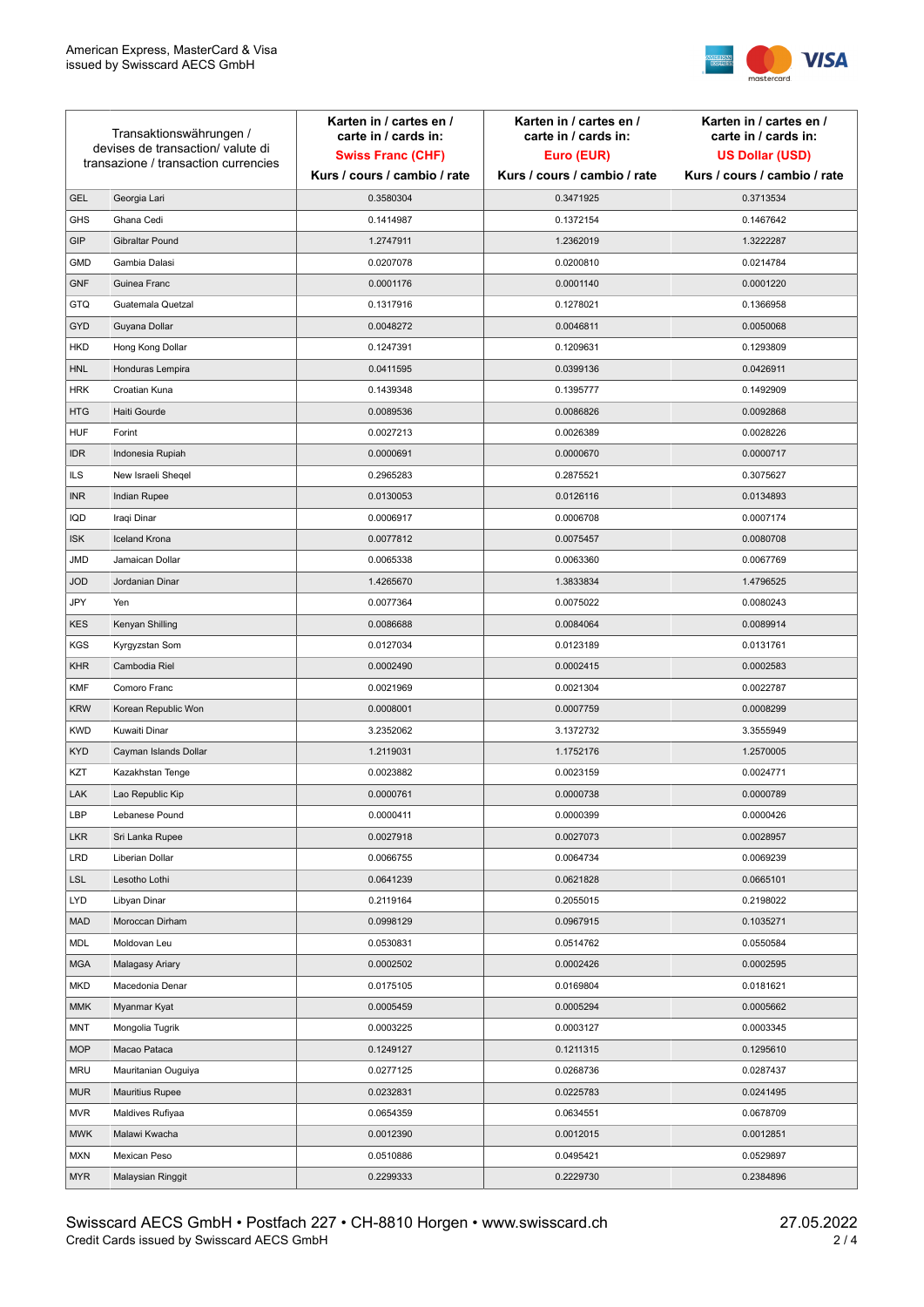

| Transaktionswährungen /<br>devises de transaction/valute di<br>transazione / transaction currencies |                             | Karten in / cartes en /<br>carte in / cards in:<br><b>Swiss Franc (CHF)</b><br>Kurs / cours / cambio / rate | Karten in / cartes en /<br>carte in / cards in:<br>Euro (EUR)<br>Kurs / cours / cambio / rate | Karten in / cartes en /<br>carte in / cards in:<br><b>US Dollar (USD)</b><br>Kurs / cours / cambio / rate |
|-----------------------------------------------------------------------------------------------------|-----------------------------|-------------------------------------------------------------------------------------------------------------|-----------------------------------------------------------------------------------------------|-----------------------------------------------------------------------------------------------------------|
|                                                                                                     |                             |                                                                                                             |                                                                                               |                                                                                                           |
| <b>MZN</b>                                                                                          | Mozambique Metical          | 0.0157822                                                                                                   | 0.0153045                                                                                     | 0.0163695                                                                                                 |
| <b>NAD</b>                                                                                          | Namibia Dollar              | 0.0641306                                                                                                   | 0.0621893                                                                                     | 0.0665170                                                                                                 |
| <b>NGN</b>                                                                                          | Nigeria Naira               | 0.0024156                                                                                                   | 0.0023425                                                                                     | 0.0025055                                                                                                 |
| <b>NIO</b>                                                                                          | Nicaragua Cordoba Oro       | 0.0283315                                                                                                   | 0.0274739                                                                                     | 0.0293858                                                                                                 |
| <b>NOK</b>                                                                                          | Norwegian Krone             | 0.1026434                                                                                                   | 0.0995363                                                                                     | 0.1064630                                                                                                 |
| <b>NPR</b>                                                                                          | Nepalese Rupee              | 0.0081283                                                                                                   | 0.0078822                                                                                     | 0.0084308                                                                                                 |
| <b>NZD</b>                                                                                          | New Zealand Dollar          | 0.6366163                                                                                                   | 0.6173453                                                                                     | 0.6603061                                                                                                 |
| <b>OMR</b>                                                                                          | Oman Rial                   | 2.5685556                                                                                                   | 2.4908028                                                                                     | 2.6641368                                                                                                 |
| PAB                                                                                                 | Panamanian Balboa           | 1.0099188                                                                                                   | 0.9793475                                                                                     | 1.0475000                                                                                                 |
| <b>PEN</b>                                                                                          | Peru Sol                    | 0.2756084                                                                                                   | 0.2672655                                                                                     | 0.2858644                                                                                                 |
| <b>PGK</b>                                                                                          | Papua New Guinea Kina       | 0.2868169                                                                                                   | 0.2781347                                                                                     | 0.2974899                                                                                                 |
| PHP                                                                                                 | Philippine Peso             | 0.0193380                                                                                                   | 0.0187526                                                                                     | 0.0200576                                                                                                 |
| <b>PKR</b>                                                                                          | Pakistan Rupee              | 0.0049927                                                                                                   | 0.0048416                                                                                     | 0.0051785                                                                                                 |
| <b>PLN</b>                                                                                          | Zloty                       | 0.2304417                                                                                                   | 0.2234660                                                                                     | 0.2390169                                                                                                 |
| <b>PYG</b>                                                                                          | Paraguay Guarani            | 0.0001474                                                                                                   | 0.0001429                                                                                     | 0.0001529                                                                                                 |
| QAR                                                                                                 | Qatari Rial                 | 0.2714907                                                                                                   | 0.2632724                                                                                     | 0.2815934                                                                                                 |
| <b>RON</b>                                                                                          | Leu                         | 0.2193995                                                                                                   | 0.2127581                                                                                     | 0.2275638                                                                                                 |
| <b>RSD</b>                                                                                          | Serbian Dinar               | 0.0092236                                                                                                   | 0.0089444                                                                                     | 0.0095668                                                                                                 |
| <b>RUB</b>                                                                                          | Russian Ruble               | 0.0164744                                                                                                   | 0.0159757                                                                                     | 0.0170874                                                                                                 |
| <b>RWF</b>                                                                                          | Rwanda Franc                | 0.0009916                                                                                                   | 0.0009616                                                                                     | 0.0010285                                                                                                 |
| SAR                                                                                                 | Saudi Riyal                 | 0.2635059                                                                                                   | 0.2555293                                                                                     | 0.2733115                                                                                                 |
| SBD                                                                                                 | Solomon Islands Dollar      | 0.1292696                                                                                                   | 0.1253565                                                                                     | 0.1340800                                                                                                 |
| <b>SCR</b>                                                                                          | Seychelles Rupee            | 0.0722211                                                                                                   | 0.0700349                                                                                     | 0.0749086                                                                                                 |
| <b>SDG</b>                                                                                          | Sudanese Pound              | 0.0022674                                                                                                   | 0.0021988                                                                                     | 0.0023518                                                                                                 |
| <b>SEK</b>                                                                                          | Swedish Krona               | 0.0996447                                                                                                   | 0.0966284                                                                                     | 0.1033527                                                                                                 |
| SGD                                                                                                 | Singapore Dollar            | 0.7132033                                                                                                   | 0.6916139                                                                                     | 0.7397431                                                                                                 |
| <b>SHP</b>                                                                                          | St Helena Pound             | 1.2747911                                                                                                   | 1.2362019                                                                                     | 1.3222287                                                                                                 |
| <b>SLL</b>                                                                                          | Sierra Leone Leone          | 0.0000774                                                                                                   | 0.0000751                                                                                     | 0.0000803                                                                                                 |
| SOS                                                                                                 | Somali shilling             | 0.0017482                                                                                                   | 0.0016953                                                                                     | 0.0018133                                                                                                 |
| SRD                                                                                                 | Suriname Dollar             | 0.0481001                                                                                                   | 0.0466441                                                                                     | 0.0498900                                                                                                 |
| SSD                                                                                                 | South Sudanese Pound        | 0.0021788                                                                                                   | 0.0021128                                                                                     | 0.0022599                                                                                                 |
| <b>STN</b>                                                                                          | Sao Tome and Principe Dobra | 0.0437793                                                                                                   | 0.0424541                                                                                     | 0.0454084                                                                                                 |
| <b>SVC</b>                                                                                          | El Salvador Colon           | 0.1154193                                                                                                   | 0.1119254                                                                                     | 0.1197143                                                                                                 |
| SZL                                                                                                 | Swaziland Lilangeni         | 0.0641239                                                                                                   | 0.0621828                                                                                     | 0.0665101                                                                                                 |
| THB                                                                                                 | Baht                        | 0.0289521                                                                                                   | 0.0280757                                                                                     | 0.0300295                                                                                                 |
| TJS                                                                                                 | Tajikistan Somoni           | 0.0885894                                                                                                   | 0.0859077                                                                                     | 0.0918860                                                                                                 |
| <b>TMT</b>                                                                                          | Turkmenistan Manat          | 0.2893750                                                                                                   | 0.2806153                                                                                     | 0.3001432                                                                                                 |
| <b>TND</b>                                                                                          | <b>Tunisian Dinar</b>       | 0.3367406                                                                                                   | 0.3265471                                                                                     | 0.3492714                                                                                                 |
| <b>TOP</b>                                                                                          | Tonga Pa'anga               | 0.4481010                                                                                                   | 0.4345365                                                                                     | 0.4647758                                                                                                 |
| <b>TRY</b>                                                                                          | Turkish Lira                | 0.0610457                                                                                                   | 0.0591978                                                                                     | 0.0633173                                                                                                 |
| TTD                                                                                                 | Trinidad & Tobago Dollar    | 0.1497230                                                                                                   | 0.1451907                                                                                     | 0.1552945                                                                                                 |
| <b>TWD</b>                                                                                          | New Taiwan Dollar           | 0.0343673                                                                                                   | 0.0333270                                                                                     | 0.0356462                                                                                                 |
| <b>TZS</b>                                                                                          | Tanzanian Shilling          | 0.0004346                                                                                                   | 0.0004214                                                                                     | 0.0004508                                                                                                 |
| <b>UAH</b>                                                                                          | Ukraine Hryvnia             | 0.0345214                                                                                                   | 0.0334764                                                                                     | 0.0358060                                                                                                 |
| <b>UGX</b>                                                                                          | Uganda Shilling             | 0.0002730                                                                                                   | 0.0002647                                                                                     | 0.0002832                                                                                                 |
| <b>UYU</b>                                                                                          | Peso Uruguayo               | 0.0253112                                                                                                   | 0.0245450                                                                                     | 0.0262531                                                                                                 |
| UZS                                                                                                 | Uzbekistan Sum              | 0.0000914                                                                                                   | 0.0000886                                                                                     | 0.0000948                                                                                                 |